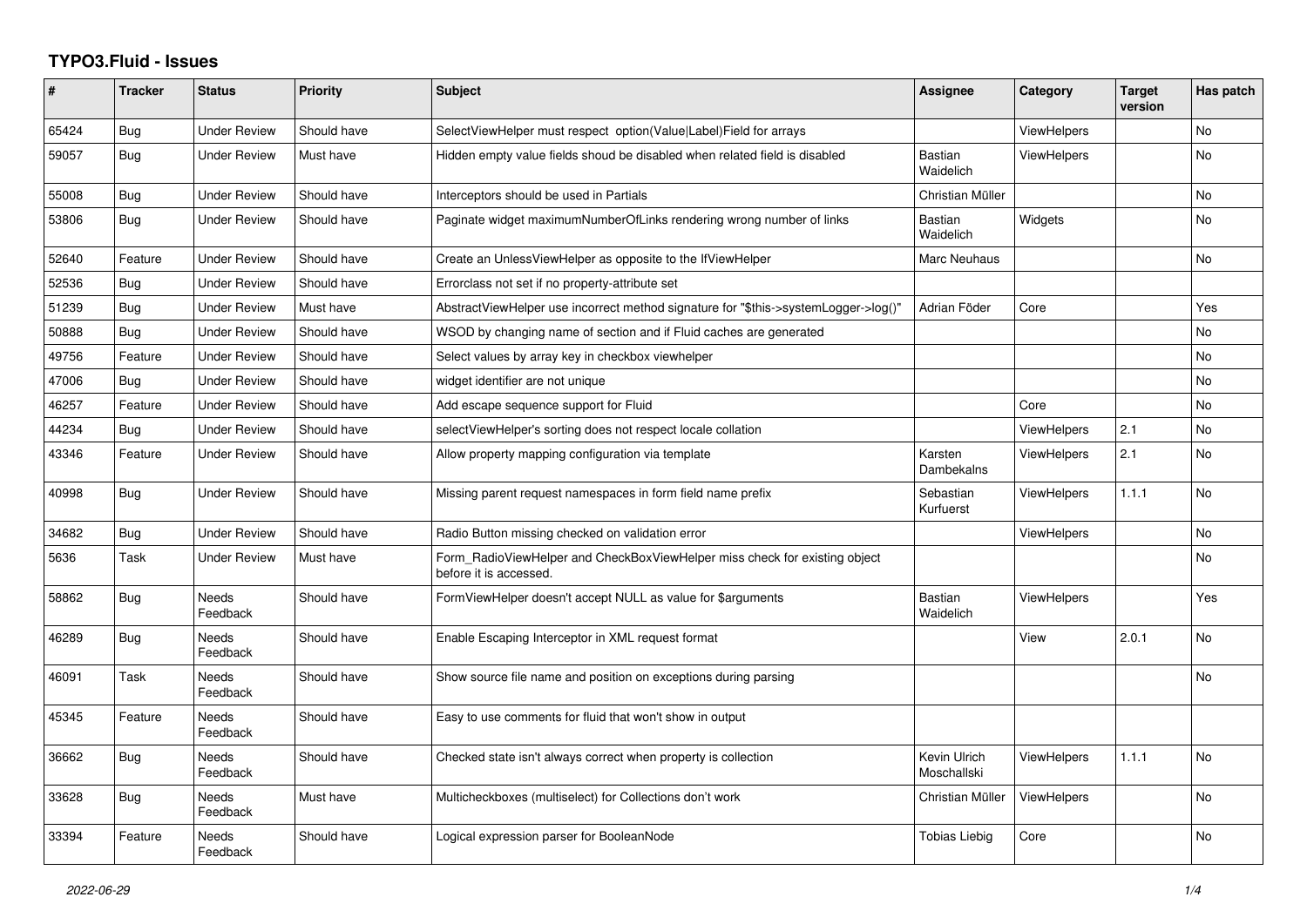| $\sharp$ | <b>Tracker</b> | <b>Status</b>            | <b>Priority</b> | <b>Subject</b>                                                                        | <b>Assignee</b>        | Category    | <b>Target</b><br>version | Has patch |
|----------|----------------|--------------------------|-----------------|---------------------------------------------------------------------------------------|------------------------|-------------|--------------------------|-----------|
| 8989     | Feature        | <b>Needs</b><br>Feedback | Could have      | Search path for fluid template files                                                  |                        | View        |                          | <b>No</b> |
| 8491     | Task           | Needs<br>Feedback        | Should have     | link.action and uri.action differ in absolute argument                                | Karsten<br>Dambekalns  | ViewHelpers |                          | No        |
| 3291     | Feature        | Needs<br>Feedback        | Should have     | Cacheable viewhelpers                                                                 |                        |             |                          | No        |
| 28551    | Bug            | Accepted                 | Should have     | (v4) backport VHTest                                                                  | Sebastian<br>Kurfuerst |             |                          | No        |
| 9005     | Feature        | Accepted                 | Could have      | Fluid Template Analyzer (FTA)                                                         | Sebastian<br>Kurfuerst |             |                          |           |
| 5933     | Feature        | Accepted                 | Should have     | Optional section rendering                                                            | Sebastian<br>Kurfuerst | ViewHelpers |                          | No        |
| 62346    | Feature        | New                      | Could have      | f:comment should have high precende                                                   |                        | Core        | 3.x                      | No        |
| 60856    | Bug            | New                      | Must have       | Target attribute not supported by the form viewhelper                                 |                        | ViewHelpers |                          | Yes       |
| 60271    | Feature        | New                      | Should have     | Paginate viewhelper, should also support arrays                                       |                        |             |                          | No        |
| 60181    | Feature        | New                      | Could have      | Caching mechanism for Fluid Views/Templates                                           |                        | View        |                          | No        |
| 60003    | Feature        | <b>New</b>               | Should have     | Add required-Attribute to f:form.password                                             |                        | ViewHelpers |                          | No        |
| 58983    | Bug            | New                      | Should have     | format.date does not respect linebreaks and throws exception                          |                        |             |                          | No        |
| 58921    | Bug            | New                      | Should have     | f:form.* VHs crash if NOT inside f:form but followed by f:form                        |                        |             |                          | No        |
| 57885    | Bug            | New                      | Must have       | Inputs are cleared from a second form if the first form produced a vallidation error  |                        |             |                          | <b>No</b> |
| 56237    | Task           | New                      | Should have     | in-line (Condition) View Helpers should not evaluate on parsing                       |                        |             |                          | No        |
| 54284    | Bug            | New                      | Should have     | Default Option for Switch/Case VH                                                     |                        | ViewHelpers |                          | No        |
| 54195    | Task           | New                      | Should have     | Rename and move FormViewHelper's errorClass value, currently 'f3-form-error'          | Adrian Föder           | ViewHelpers |                          | No        |
| 52591    | Bug            | New                      | Should have     | The Pagination Widget broken for joined objects                                       |                        |             |                          | No        |
| 52419    | Bug            | New                      | Should have     | Wrong PHPDocs notation for default value inline f:translate viewhelper                |                        |             | 2.0                      | No        |
| 51277    | Feature        | <b>New</b>               | Should have     | ViewHelper context should be aware of actual file occurrence                          |                        |             |                          | No        |
| 51100    | Feature        | New                      | Must have       | Links with absolute URI should have the option of URI Scheme                          |                        | ViewHelpers |                          | No        |
| 49600    | Bug            | New                      | Should have     | f:form tag shown as a HTML on frontend                                                |                        | ViewHelpers |                          | No        |
| 49038    | Bug            | New                      | Must have       | form.select does not select the first item if prependOptionValue is used              |                        |             |                          | <b>No</b> |
| 48355    | Feature        | New                      | Could have      | Assign output of viewhelper to template variable for further processing.              |                        |             |                          |           |
| 47669    | Task           | New                      | Should have     | FormViewHelper does not define the default request method                             |                        |             |                          | No        |
| 46545    | Feature        | New                      | Should have     | Better support for arrays in options of SelectViewHelper                              |                        |             |                          | No        |
| 45394    | Task           | New                      | Should have     | Forwardport Unit test for standalone view                                             |                        | View        |                          | No        |
| 45384    | Bug            | New                      | Must have       | Persisted entity object in widget-configuration cannot be deserialized (after reload) |                        | Widgets     | 2.0.1                    | No        |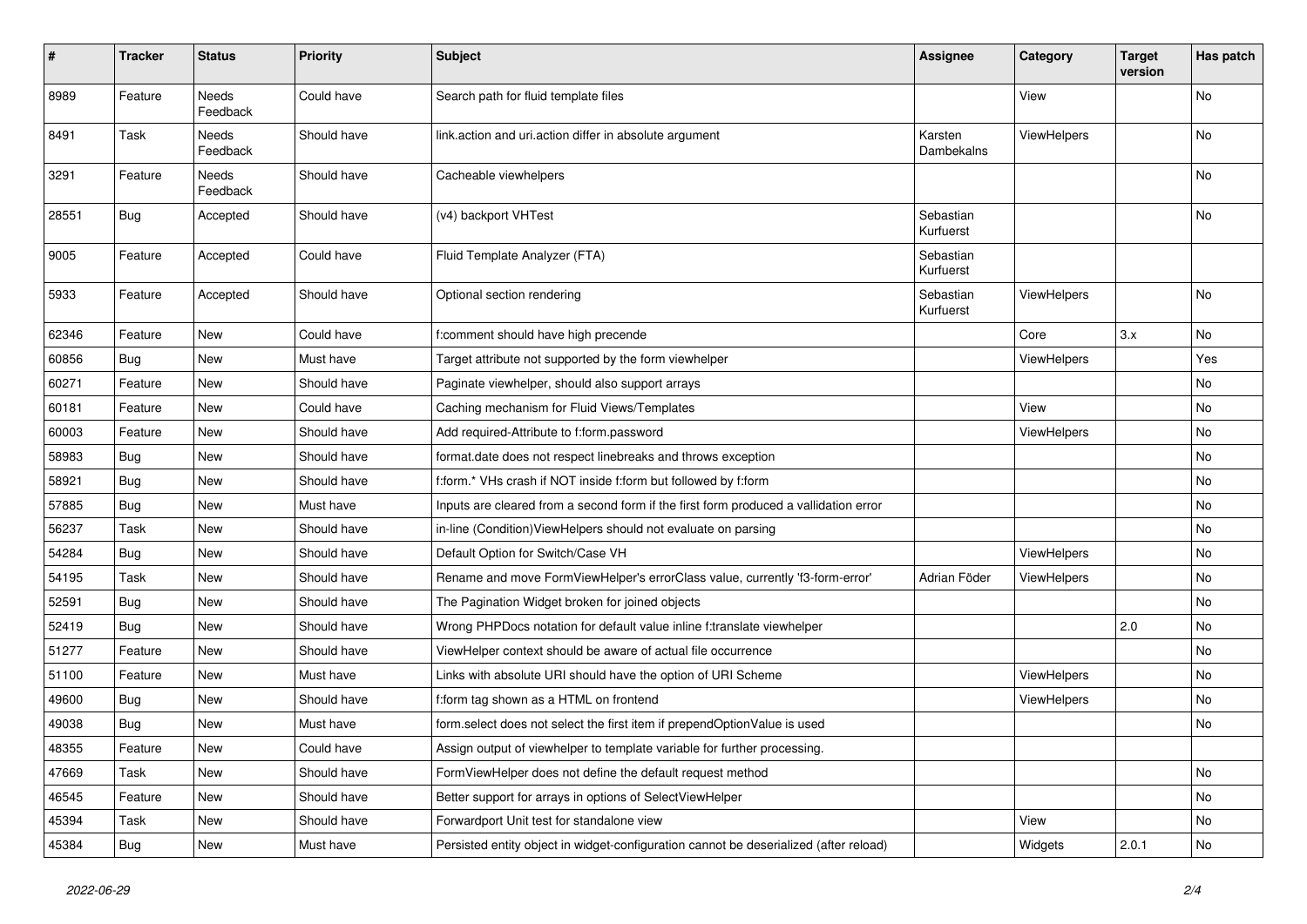| #     | <b>Tracker</b> | <b>Status</b> | <b>Priority</b>      | Subject                                                                                                     | <b>Assignee</b>        | Category    | <b>Target</b><br>version | Has patch |
|-------|----------------|---------------|----------------------|-------------------------------------------------------------------------------------------------------------|------------------------|-------------|--------------------------|-----------|
| 45153 | Feature        | New           | Should have          | f:be.menus.actionMenuItem - Detection of the current select option is insufficient                          |                        |             |                          | <b>No</b> |
| 43072 | Task           | New           | Should have          | Remove TOKENS for adding templates fallback in Backporter                                                   |                        | View        |                          | No        |
| 43071 | Task           | New           | Should have          | Remove TOKENS for adding fallback teplates in B                                                             |                        |             |                          | No        |
| 42743 | Task           | New           | Should have          | Remove inline style for hidden form fields                                                                  |                        |             |                          | <b>No</b> |
| 42397 | Feature        | New           | Should have          | Missing viewhelper for general links                                                                        |                        |             |                          | No        |
| 40081 | Feature        | <b>New</b>    | Should have          | Allow assigned variables as keys in arrays                                                                  |                        |             |                          | No        |
| 40064 | Bug            | New           | Must have            | Multiselect is not getting persisted                                                                        |                        | ViewHelpers |                          | No        |
| 39990 | Bug            | New           | Should have          | Same form twice in one template: hidden fields for empty values are only rendered<br>once                   |                        | Core        |                          | No        |
| 39936 | Feature        | New           | Should have          | registerTagAttribute should handle default values                                                           |                        | ViewHelpers |                          | No        |
| 38369 | Bug            | New           | Must have            | Resource ViewHelpers should not fall back to request package                                                |                        | View        |                          | No        |
| 38130 | Feature        | New           | Should have          | Checkboxes and multiple select fields should have an assignable default value                               |                        |             |                          | No        |
| 37619 | Bug            | New           | Should have          | Fatal Error when using variable in name attribute of Section ViewHelper                                     |                        | ViewHelpers |                          | No        |
| 37095 | Feature        | New           | Should have          | It should be possible to set a different template on a Fluid TemplateView inside an<br>action               | Christopher<br>Hlubek  |             |                          | <b>No</b> |
| 36655 | Bug            | <b>New</b>    | Should have          | <b>Pagination Links</b>                                                                                     |                        | Widgets     |                          | No        |
| 36559 | Feature        | New           | Could have           | New widget progress bar                                                                                     |                        |             |                          | Yes       |
| 36410 | Feature        | New           | Should have          | Allow templates to send arguments back to layout                                                            |                        | ViewHelpers |                          | No        |
| 34309 | Task           | New           | Could have           | Unknown ViewHelpers cause exception - should be handled more graceful                                       |                        | ViewHelpers |                          | No        |
| 33551 | Bug            | New           | Must have            | View helper values break out of a partial scope                                                             | Sebastian<br>Kurfuerst | Core        |                          | No        |
| 33215 | Feature        | New           | Should have          | RFC: Dynamic values in ObjectAccess paths                                                                   |                        |             |                          | <b>No</b> |
| 32035 | Task           | New           | Should have          | Improve fluid error messages                                                                                |                        | Core        |                          | Yes       |
| 31955 | Feature        | New           | Should have          | f:uri.widget                                                                                                |                        | Widgets     |                          | No        |
| 30937 | Bug            | New           | Should have          | CropViewHelper stringToTruncate can't be supplied so it can't be easily extended                            |                        | ViewHelpers |                          | Yes       |
| 30555 | Feature        | New           | Could have           | Make TagBuilder more extensible                                                                             |                        | Core        |                          | No        |
| 28554 | Bug            | New           | Should have          | (v4) implement feature flag to disable caching                                                              |                        |             |                          | <b>No</b> |
| 28553 | Bug            | New           | Should have          | improve XHProf test setup                                                                                   |                        |             |                          | No        |
| 28552 | Bug            | New           | Should have          | (v5) write ViewHelper test for compiled run; adjust functional test to do two passes<br>(uncached & cached) |                        |             |                          | No        |
| 28550 | <b>Bug</b>     | New           | Should have          | (v4) make widgets cacheable, i.e. not implement childnodeaccess interface                                   |                        |             |                          | No        |
| 28549 | Bug            | New           | Should have          | make widgets cacheable, i.e. not implement childnodeaccess interface                                        |                        |             |                          | No        |
| 27607 | <b>Bug</b>     | New           | Must have            | Make Fluid comparisons work when first element is STRING, second is NULL.                                   |                        | Core        |                          | No        |
| 26664 | Task           | New           | Won't have this time | Clean up Form ViewHelpers                                                                                   |                        | ViewHelpers |                          | No        |